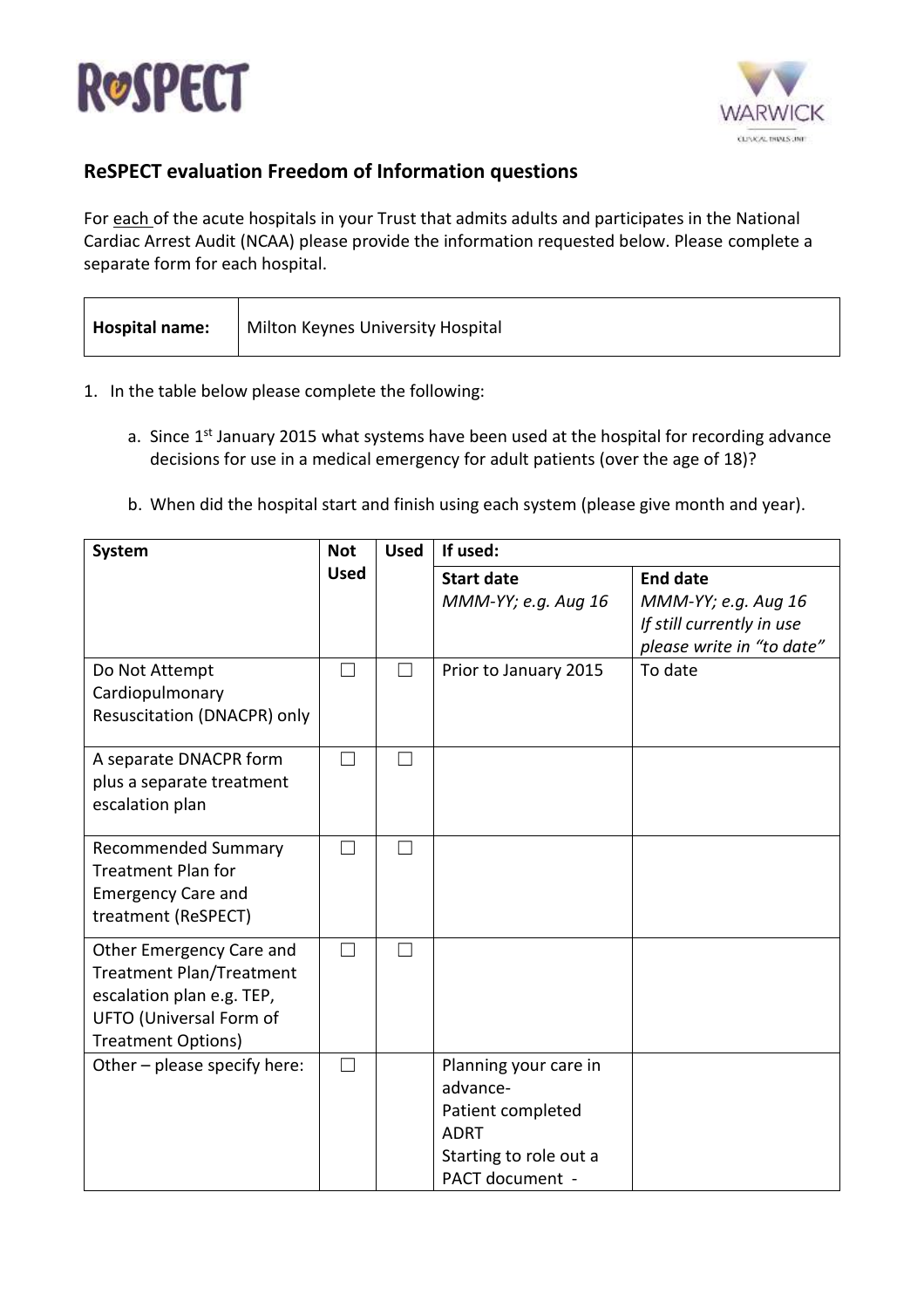



|  | based on the PEACE<br>document |  |
|--|--------------------------------|--|
|  |                                |  |

[https://www.google.co.uk/url?sa=t&rct=j&q=&esrc=s&source=web&cd=6&ved=2ahUKEwjb1rbo36](https://www.google.co.uk/url?sa=t&rct=j&q=&esrc=s&source=web&cd=6&ved=2ahUKEwjb1rbo36bnAhUlmVwKHSx-AdUQFjAFegQIBBAB&url=https%3A%2F%2Fwww.miltonkeynesccg.nhs.uk%2Fadvance-care-planning%2F&usg=AOvVaw0TuFcxzim_v7txKa3Gw2f3) [bnAhUlmVwKHSx-](https://www.google.co.uk/url?sa=t&rct=j&q=&esrc=s&source=web&cd=6&ved=2ahUKEwjb1rbo36bnAhUlmVwKHSx-AdUQFjAFegQIBBAB&url=https%3A%2F%2Fwww.miltonkeynesccg.nhs.uk%2Fadvance-care-planning%2F&usg=AOvVaw0TuFcxzim_v7txKa3Gw2f3)[AdUQFjAFegQIBBAB&url=https%3A%2F%2Fwww.miltonkeynesccg.nhs.uk%2Fadvance-care-](https://www.google.co.uk/url?sa=t&rct=j&q=&esrc=s&source=web&cd=6&ved=2ahUKEwjb1rbo36bnAhUlmVwKHSx-AdUQFjAFegQIBBAB&url=https%3A%2F%2Fwww.miltonkeynesccg.nhs.uk%2Fadvance-care-planning%2F&usg=AOvVaw0TuFcxzim_v7txKa3Gw2f3)

[planning%2F&usg=AOvVaw0TuFcxzim\\_v7txKa3Gw2f3](https://www.google.co.uk/url?sa=t&rct=j&q=&esrc=s&source=web&cd=6&ved=2ahUKEwjb1rbo36bnAhUlmVwKHSx-AdUQFjAFegQIBBAB&url=https%3A%2F%2Fwww.miltonkeynesccg.nhs.uk%2Fadvance-care-planning%2F&usg=AOvVaw0TuFcxzim_v7txKa3Gw2f3)

- 2. If the hospital named above has used ReSPECT, please answer the following questions:
	- a. When the hospital started using ReSPECT for adult inpatients how was it implemented? (*Please tick one)*

| • Across the whole hospital all at once                        | - end of questions                  |
|----------------------------------------------------------------|-------------------------------------|
| • Implemented in stages (e.g. piloted in a few<br>wards first) | $\vdash$ - please answer question b |

b. If implemented in stages are all adult inpatient wards/units currently using ReSPECT? (*Please tick one*)

| Yes | $\vert$ - please answer question b.(i) |
|-----|----------------------------------------|
| No  | - please answer question b. (ii)       |

(i) If yes, what was the date ReSPECT was fully rolled out across all adult inpatient wards/units?

| Date (dd-mon-yyyy): |
|---------------------|
|---------------------|

(ii) If no, approximately what percentage of adult inpatient wards/units currently use ReSPECT? (*Please tick one*)

| $• 75-99%$          |  |
|---------------------|--|
| 50-74%<br>$\bullet$ |  |